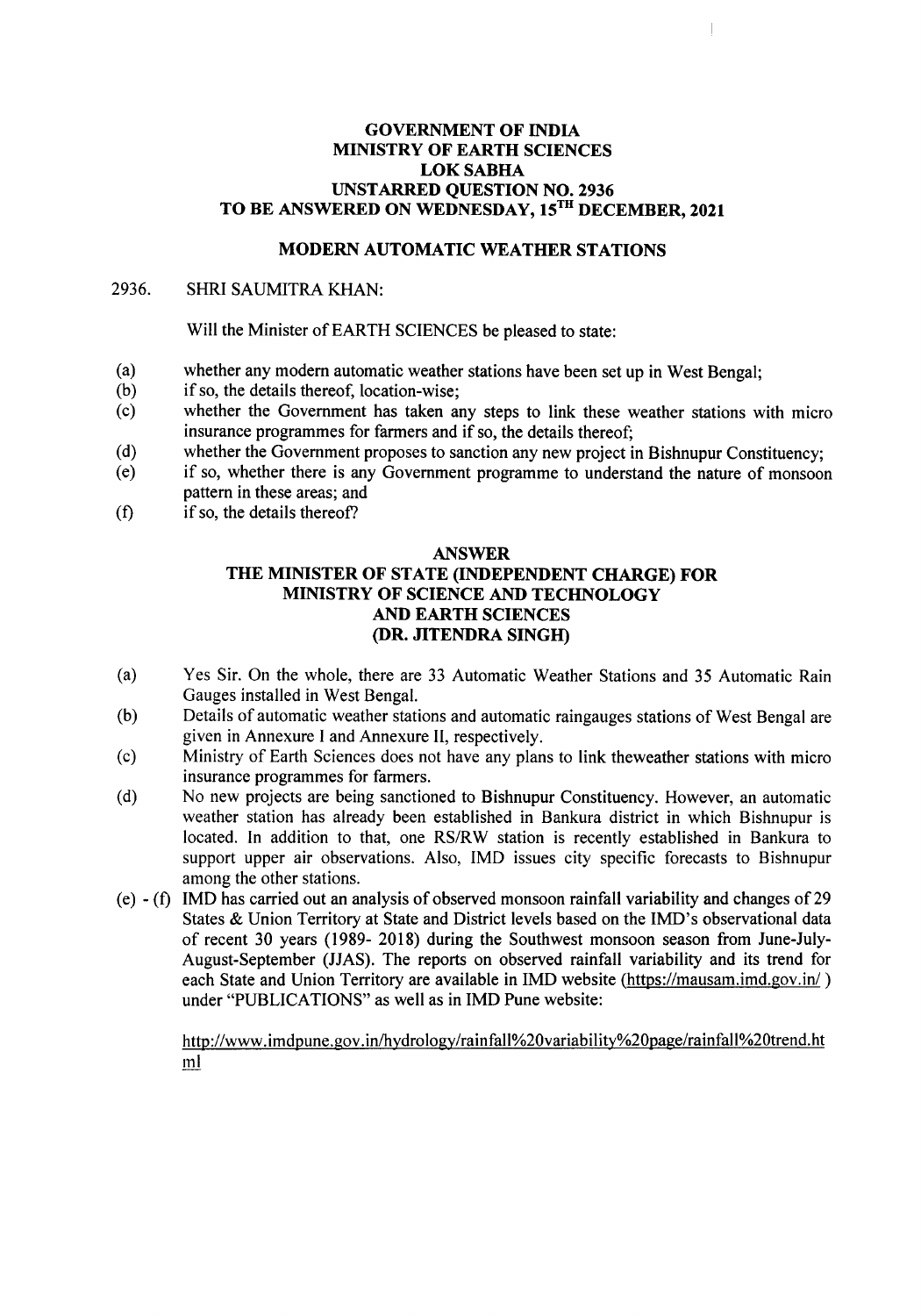Followings are findings on the changes of rainfall and its intensities during the last three decades:

- Five states viz., Uttar Pradesh, Bihar, West Bengal, Meghalaya and Nagaland have shown significant decreasing trends in southwest monsoon rainfall during the recent 30 years period (1989-2018).
- The annual rainfall over these five states along with the states of Arunachal Pradesh and Himachal Pradesh also show significant decreasing trends.
- Other states do not show any significant changes in southwest monsoon rainfall during the same period.
- Considering district-wise rainfall, there are many districts in the country, which show significant changes in southwest monsoon and annual rainfall during the recent 30 years period (1989-2018).
- With regard to the frequency of heavy rainfall days, significant increasing trend is observed over Saurashtra& Kutch, Southeastern parts of Rajasthan, Northern parts of Tamil Nadu, Northern parts of Andhra Pradesh and adjoining areas of Southwest Odisha, many parts of Chhattisgarh, Southwest Madhya Pradesh, West Bengal, Manipur & Mizoram, Konkan & Goa and Uttarakhand.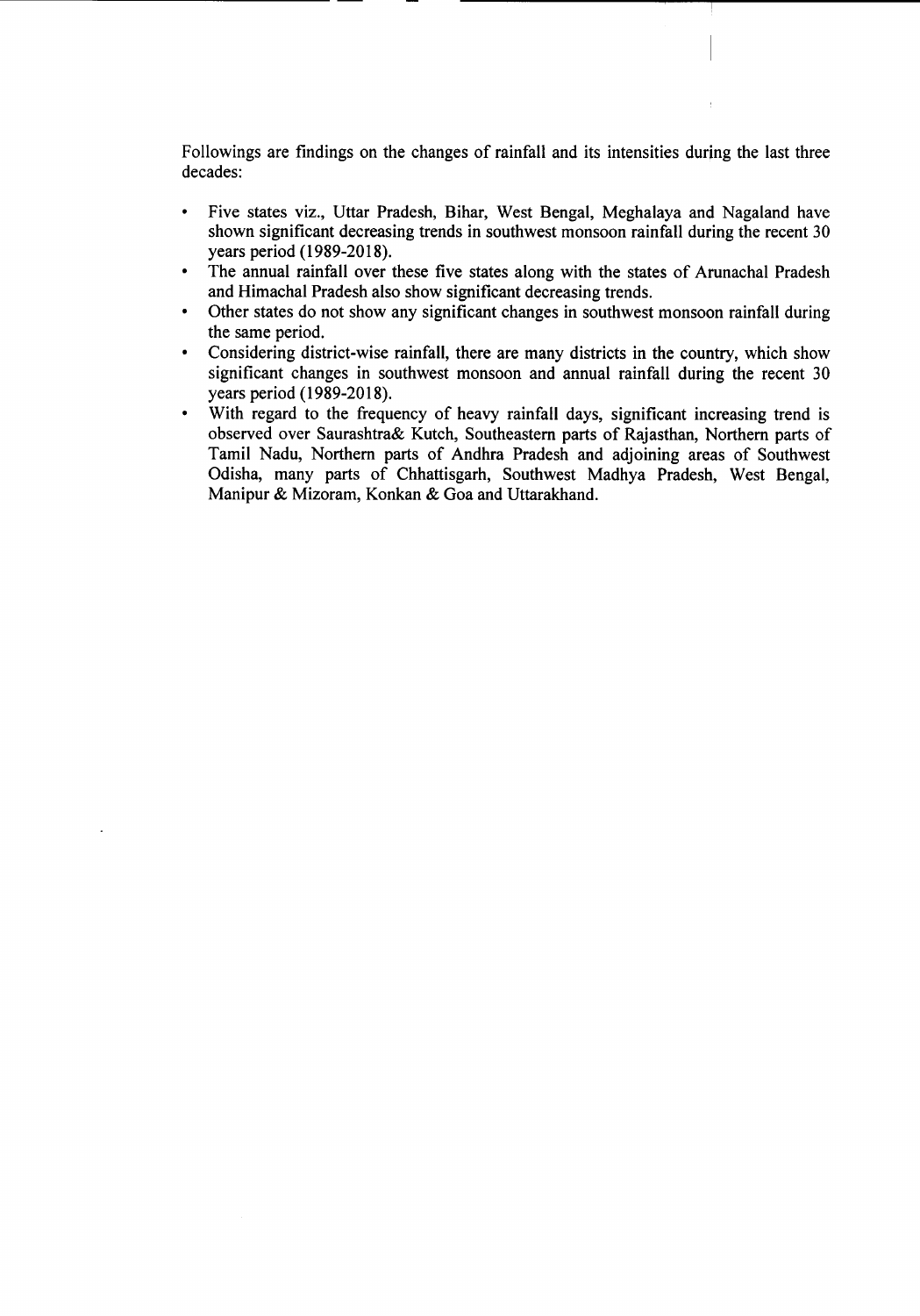# Annexure-I

Details of Automatic Weather Stations of West Bengal

| S <sub>NO</sub> .       | <b>STATE</b>       | <b>DISTRICT</b>            | <b>STATION</b>             |
|-------------------------|--------------------|----------------------------|----------------------------|
| 1                       | <b>WEST BENGAL</b> | <b>BANKURA</b>             | <b>BANKURA</b>             |
| $\overline{2}$          | <b>WEST BENGAL</b> | <b>BARDHAMAN</b>           | <b>BURDWAN</b>             |
| $\overline{3}$          | <b>WEST BENGAL</b> | <b>BHIRBHUM</b>            | <b>SURI</b>                |
|                         |                    |                            | SANTINIKETAN-              |
| $\overline{\mathbf{4}}$ | <b>WEST BENGAL</b> | <b>BIRBHUM</b>             | <b>BOLPUR KVK</b>          |
| 5                       | <b>WEST BENGAL</b> | <b>COOCH BEHAR</b>         | <b>PUNDIBARI</b>           |
| $6\phantom{1}6$         | <b>WEST BENGAL</b> | <b>DARJEELING</b>          | <b>DARJEELING</b>          |
| $\overline{\tau}$       | <b>WEST BENGAL</b> | <b>EAST MEDINIPUR</b>      | <b>TAMLUK</b>              |
| 8                       | <b>WEST BENGAL</b> | <b>HOOGHLY</b>             | <b>CHINSURA</b>            |
| 9                       | <b>WEST BENGAL</b> | <b>HOWRAH</b>              | <b>ULUBERIA</b>            |
| 10                      | <b>WEST BENGAL</b> | <b>JALPAIGURI</b>          | <b>HASIMARA</b>            |
| 11                      | <b>WEST BENGAL</b> | <b>JALPAIGURI</b>          | <b>JALPAIGURI</b>          |
| 12                      | <b>WEST BENGAL</b> | <b>JALPAIGURI</b>          | <b>RAMSHAI KVK</b>         |
| 13                      | <b>WEST BENGAL</b> | <b>JHARGRAM</b>            | <b>JHARGRAM</b>            |
| 14                      | <b>WEST BENGAL</b> | <b>KALIMPONG</b>           | KALIMPONG AMFU             |
| 15                      | <b>WEST BENGAL</b> | <b>KOLKATA</b>             | KOLKATA AIRPORT            |
| 16                      | <b>WEST BENGAL</b> | <b>MALDA</b>               | <b>RATUA KVK</b>           |
| 17                      | WEST BENGAL        | <b>MURSHIDABAD</b>         | <b>BERHAMPORE</b>          |
| 18                      | <b>WEST BENGAL</b> | <b>MURSHIDABAD</b>         | MURSHIDABAD KVK            |
| 19                      | <b>WEST BENGAL</b> | <b>NADIA</b>               | <b>KALYANI</b>             |
| 20                      | <b>WEST BENGAL</b> | <b>NADIA</b>               | <b>KRISHNAGAR</b>          |
| 21                      | <b>WEST BENGAL</b> | NORTH DINAJPUR             | <b>RAIGANJ</b>             |
| 22                      | <b>WEST BENGAL</b> | NORTH TWENTY FOUR PARGANAS | <b>ASHOKNAGAR KVK</b>      |
| 23                      | <b>WEST BENGAL</b> | NORTH TWENTY FOUR PARGANAS | <b>BASIRHAT</b>            |
|                         |                    |                            | <b>PURULIA</b> (State Govt |
| 24                      | <b>WEST BENGAL</b> | <b>PURULIA</b>             | Guest House)               |
| 25                      | <b>WEST BENGAL</b> | <b>PURULIA</b>             | PURULIA KVK                |
| 26                      | <b>WEST BENGAL</b> | <b>SOUTH DINAJPUR</b>      | <b>MAJHIAN AMFU</b>        |
| 27                      | <b>WEST BENGAL</b> | SOUTH TWENTY FOUR PARGANAS | <b>BARUIPUR</b>            |
| 28                      | <b>WEST BENGAL</b> | SOUTH TWENTY FOUR PARGANAS | <b>CANNING</b>             |
| 29                      | <b>WEST BENGAL</b> | SOUTH TWENTY FOUR PARGANAS | <b>KAKDWIP</b>             |
| 30                      | <b>WEST BENGAL</b> | SOUTH TWENTY FOUR PARGANAS | <b>NIMPITH</b>             |
| 31                      | <b>WEST BENGAL</b> | SOUTH TWENTY FOUR PARGANAS | <b>RAIDIGHI</b>            |
| 32                      | <b>WEST BENGAL</b> | SOUTH TWENTY FOUR PARGANAS | <b>SAGAR ISLAND</b>        |
|                         |                    |                            | <b>KHARAGPUR(IIT</b>       |
| 33                      | <b>WEST BENGAL</b> | WEST MEDINIPUR             | <b>CAMPUS)</b>             |